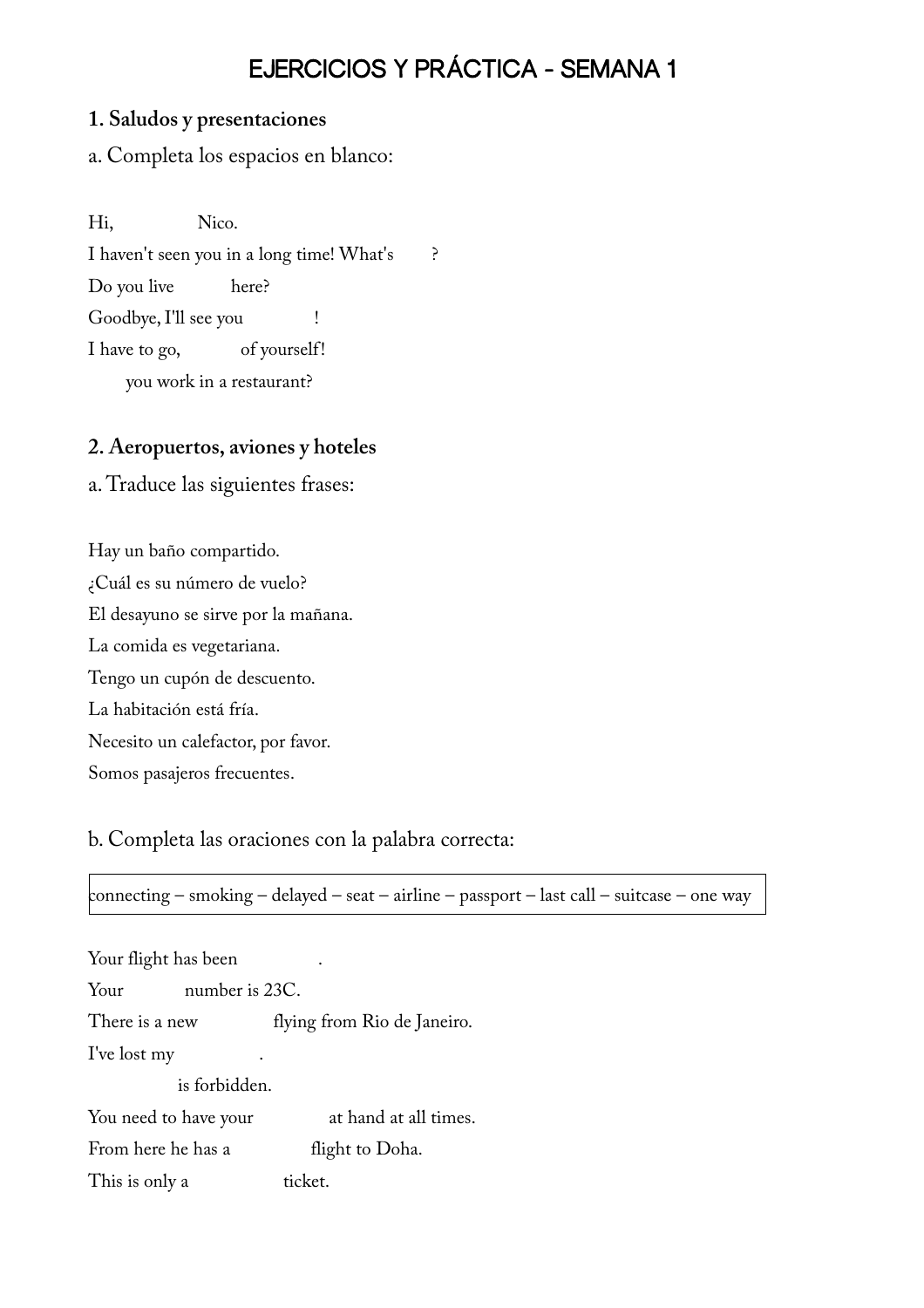## **3. Formularios y tarjetas de inmigración**

a. Traduce estas frases:

I don't have my Yellow Fever vaccine certificate. What's your nationality? Please, write your name and surname in block letters. What is the purpose of your visit? We need your signature here. What is the place of issuance of your passport? Do you have anything to declare?

#### **4.Religiones y templos**

a.Responde las siguientes preguntas:

Which are the countries that have a majority of Orthodox believers?

What do you think about Buddhism?

Who was Lao Tse?

Can you remember the name of an important spiritual leader born in India?

Do you believe in Eternity and reincarnation?

What kind of a religion is Zoroastrianism and what is its origin?

What are the most important religions in India?

How many times a day must the Muslim prayer be performed?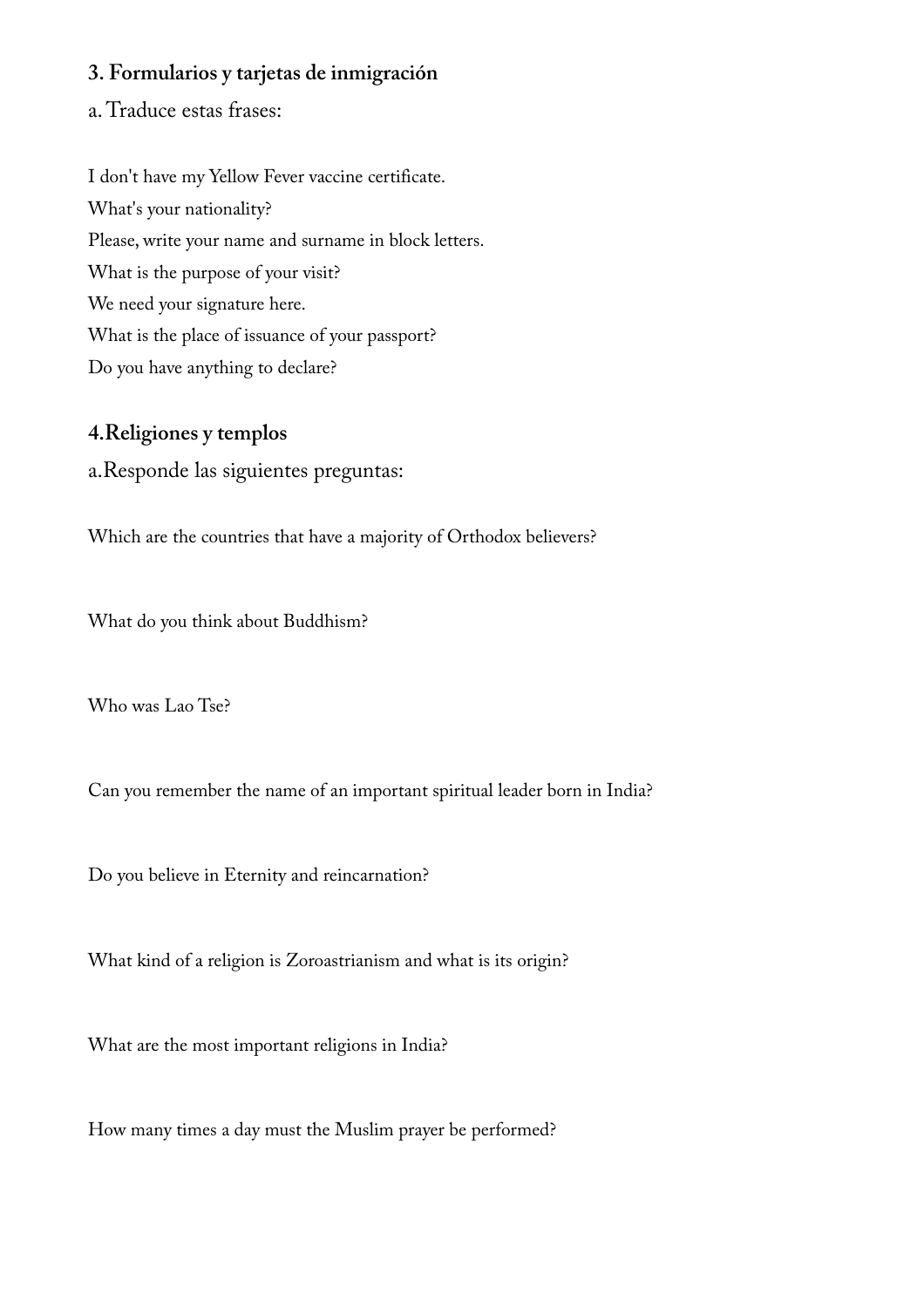# **5. Dinero y cambio de divisas**

a. Completa las oraciones con la palabra correcta:

rate – account – ATM – currency – daily – exchange – insurance – credit card

| I need to      | my Thai baht for dollars.            |  |
|----------------|--------------------------------------|--|
| The            | machine is out of order.             |  |
|                | I can't remember where I put my<br>٠ |  |
|                | You have no money in your bank       |  |
| What is the    | in your country?                     |  |
| The exchange   | is not good in here.                 |  |
| We need to get | if we want to rent a car abroad.     |  |
| What is the    | limit of your credit card?           |  |

# **6. Comidas, bebidas, productos y restaurant**

a. ¿Qué son?

|  | 980 |  |
|--|-----|--|
|  | 签   |  |
|  |     |  |

| b. ¿Cuál es el ingrediente principal? |
|---------------------------------------|
| bread > flour                         |
| <b>peanut butter</b> > peanuts        |
| milkshake >                           |
| olive oil >                           |
| ketchup >                             |
| raisins $>$                           |
| garlic bread >                        |
| jam >                                 |
| red wine >                            |
| chicken burger >                      |
| onion rings >                         |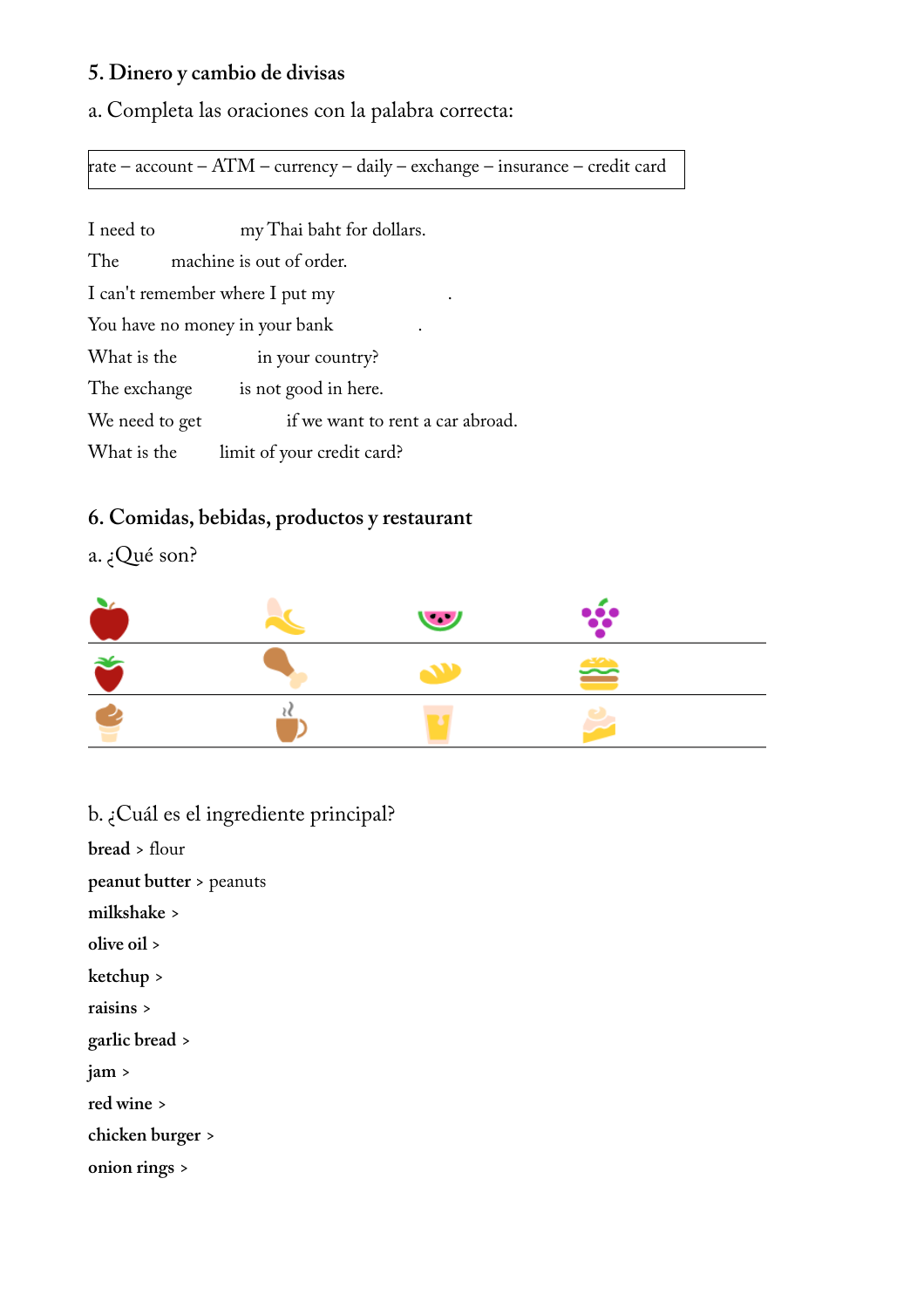## c. Completa los espacios en blanco

| I'm having cornflakes with milk and a cup of tea for |                                                     | this morning. |                  |
|------------------------------------------------------|-----------------------------------------------------|---------------|------------------|
| I usually have                                       | very late at night.                                 |               |                  |
|                                                      | I really like to eat red vegetables, like           | and           | $\bullet$        |
| Her favorite                                         | are apple and strawberry.                           |               |                  |
| Sushi is made with raw                               |                                                     |               |                  |
|                                                      | Do you prefer or margarine?                         |               |                  |
|                                                      | This year, my girlfriend made a delicious chocolate |               | for my birthday. |
| Do you                                               | chamomile tea?                                      |               |                  |

#### **7. Horas, días, meses, las estaciones y el clima**

a. Escribe la hora (recordatorio: ¡los minutos van primero!)

| $5:45 >$ quarter to six |
|-------------------------|
| $4:10 >$ ten past four  |
| 4:50 >                  |
| 3:40 >                  |
| 10:20 >                 |
| 9:30 >                  |
| 8:00 >                  |
| 1:25                    |
| 2:55                    |
| 6:35 >                  |

b. Completa las oraciones con la palabra correcta:

decade – winter – April – week – Saturday – season – year

Everybody is waiting for to have a rest from work. Things were very different a ago. In Norway, spring starts in . What did you do last ? This has been great for us. They say is going to be very cold this year. The high starts next month.